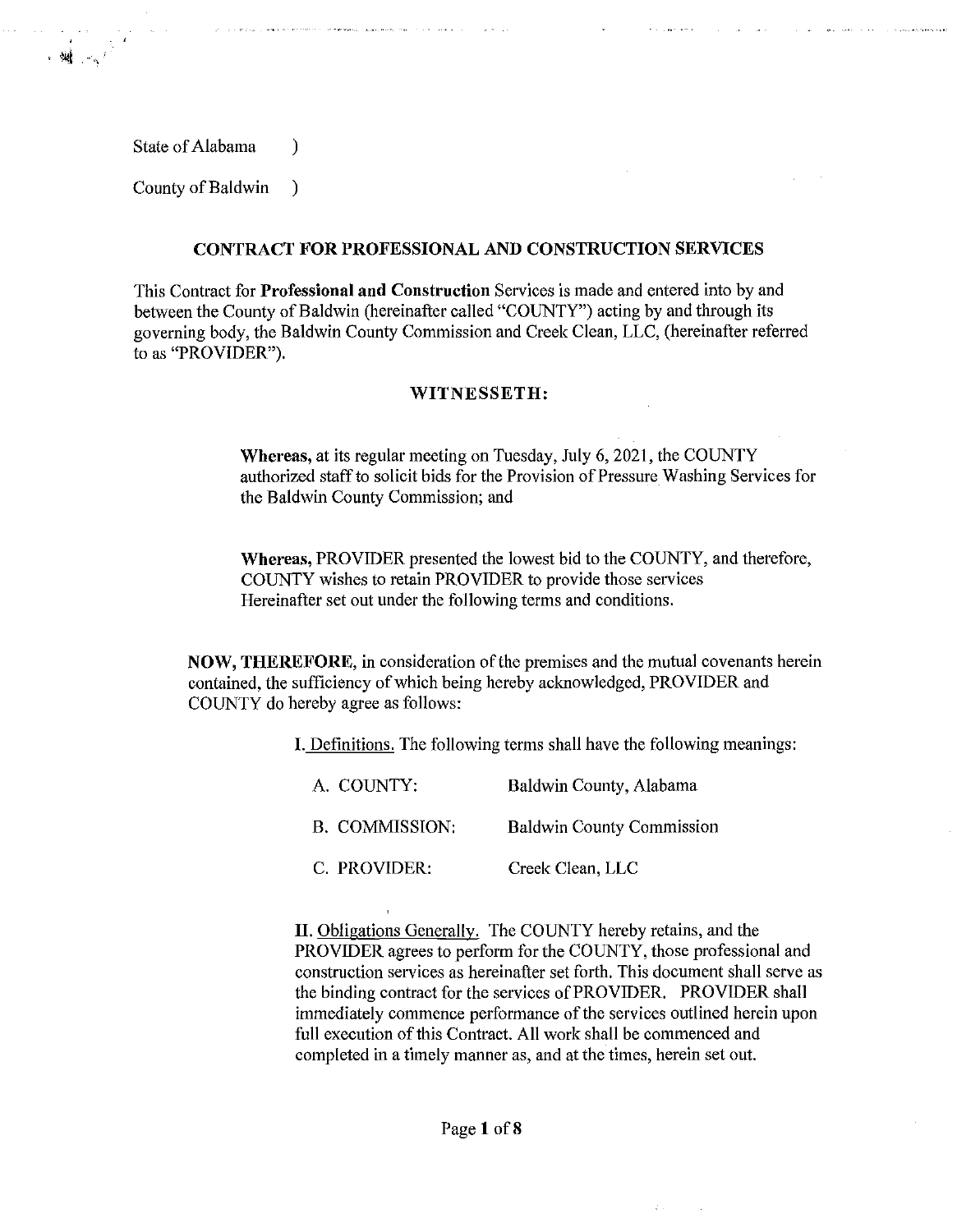**III.** Recitals Included. The above recitals and statements are incorporated as part of this Contract and shall have the effect and enforceability as all other provisions herein.

 $\sim 10^{-1}$ 

**IV.** Professional Oualifications. For the purpose of this Contract, the PROVIDER represents and warrants to the COUNTY that it possesses the necessary equipment, resources and the professional, technical, and administrative personnel with the specific experience and training necessary to provide the professional services required herein.

V. No Prohibited Exclusive Franchise. The COUNTY neither perceives nor intends, by this Contract, a granting of an exclusive franchise or violation of Art. I, Section 22 of the Alabama Constitution.

**VI.** Representation/Warranty of Certifications, Etc. PROVIDER represents and warrants that PROVIDER is presently certified, licensed and otherwise permitted under all necessary and applicable laws and regulations to perform the services herein, and that PROVIDER shall renew, maintain, and otherwise ensure that all such certifications, licenses, and permits are current and valid, without interruption, for and through completion of the services. The representation and warranty aforesaid is a material inducement to the COUNTY in entering this Contract, and the parties agree that the breach thereof shall be deemed material at the County's option.

**VII.** Legal Compliance. PROVIDER shall at all times comply with all applicable Federal, State, local and municipal laws and regulations.

**VIII.** Independent Contractor. PROVIDER acknowledges that it is an independent contractor, and PROVIDER shall at all times remain as such in performing the services under this Contract. PROVIDER is not an employee, servant, partner, or agent of the COUNTY and has no authority, whether express or implied, to contract for or bind the COUNTY in any manner. The parties agree that PROVIDER shall be solely responsible for and shall have full and unqualified control over developing and implementing its own means and methods, as it deems necessary and appropriate in providing the aforementioned services, and that the COUNTY's interests herein are expressly limited to the results of said services. PROVIDER is not entitled to unemployment insurance benefits, and PROVIDER is responsible for and obligated to pay any and all federal and state income tax on any monies paid pursuant to this Contract.

**IX.** No Agency Created. It is neither the express nor the implied intent of PROVIDER or COUNTY to create an agency relationship pursuant to this Contract. Therefore, the PROVIDER does not in any manner act on behalf of COUNTY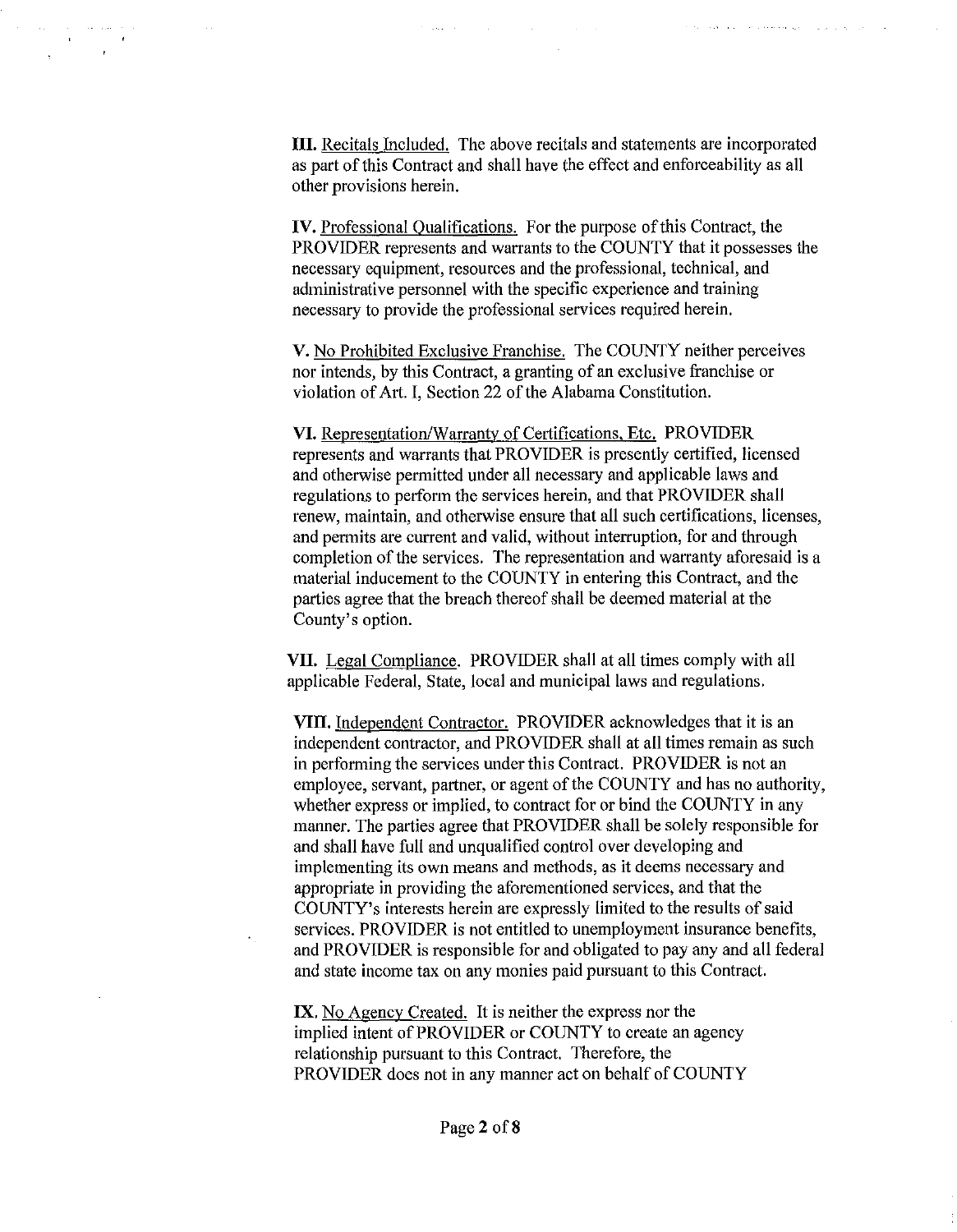and the creation of such a relationship is prohibited and void.

**X.** Unenforceable Provisions. If any one or more of the provisions contained herein shall, for any reason, be held to be invalid, illegal or unenforceable in any respect, then such provision or provisions shall be deemed severable from the remaining provisions hereof, and such invalidity, illegality or unenforceability shall not affect any other provision hereof. This Contract shall be construed as if such invalid, illegal or unenforceable provision had never been contained herein.

 $\sim 10^{11}$  km s  $^{-1}$ 

**XI.** Entire Agreement. This Contract represents the entire and integrated agreement between COUNTY and PROVIDER and supersedes all prior negotiations, representations, or agreements, either written or oral. This Contract may be amended only by written instrument signed by all parties.

**XII.** Failure to Strictly Enforce Performance. The failure of the COUNTY to insist upon the strict performance of any of the terms, covenants, agreements and conditions of this Contract shall not constitute, and shall never be asserted by PROVIDER as constituting, a default or be construed as a waiver or relinquishment of the right of the COUNTY to thereafter enforce any such term, covenant, agreement, or condition, but the same shall continue in full force and effect.

**XIII.** Assignment. This Contract or any interest herein shall not be assigned transferred or otherwise encumbered by PROVIDER without the prior written consent of the COUNTY, which may be withheld or granted in the sole discretion of the COUNTY.

**XIV.** Ownership of Documents/Work. The COUNTY shall be the owner of all copyright or other intellectual property rights in reports, documents and deliverables produced and paid for under this Contract, and to the extent permitted by Alabama law, any such material may be reproduced and reused at the discretion of the COUNTY without payment of further consideration. PROVIDER shall not transfer, disclose, or otherwise use such information for any purpose other than in performance of the services hereunder, without the COUNTY's prior written consent, which may be withheld or granted in the sole discretion of the COUNTY.

**XV.** Notice. Notice required herein shall be in writing, unless otherwise allowed, and said notice shall be deemed effective when received at the following addresses: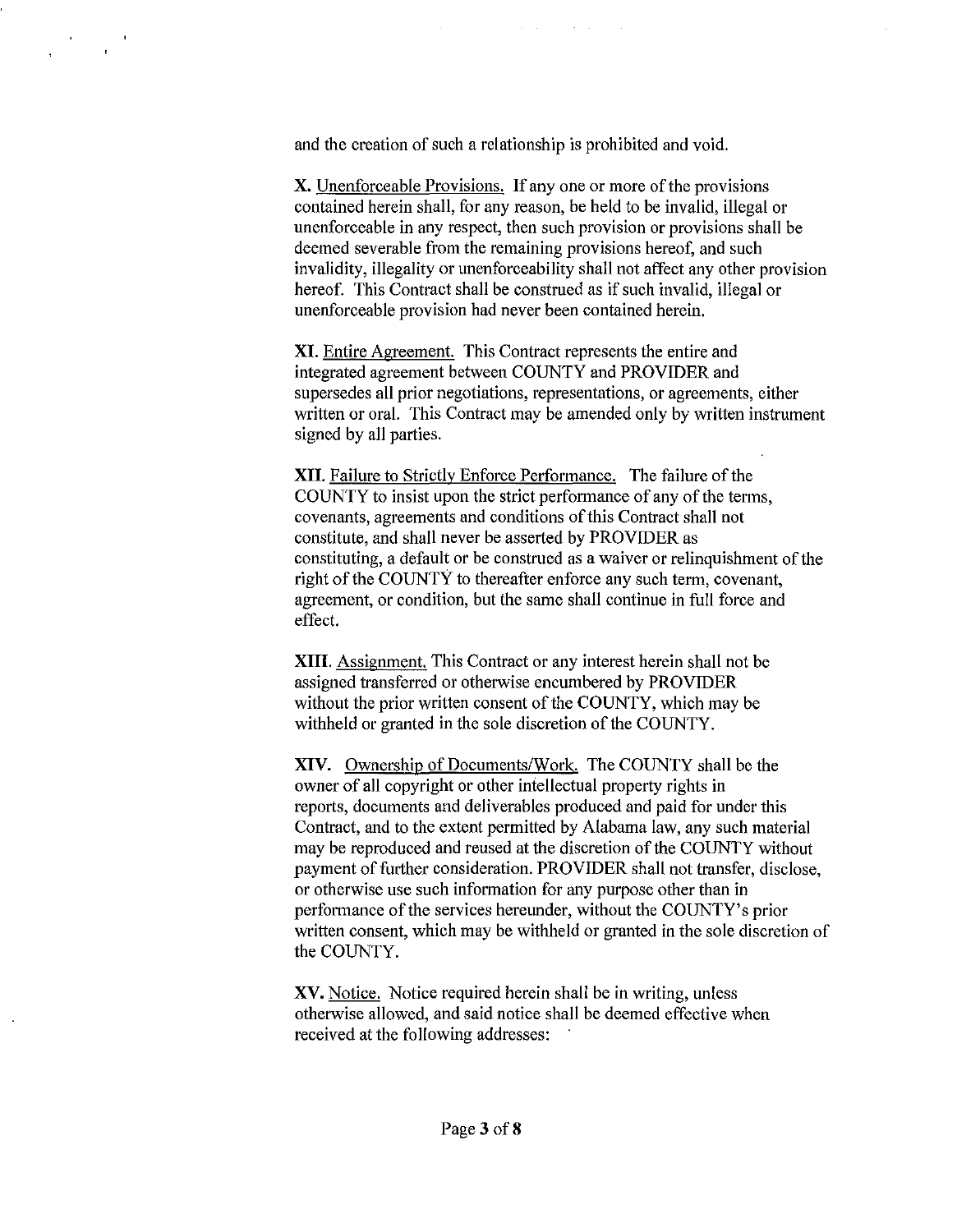| PROVIDER: | Creek Clean, LLC<br>777 Lynn McGhee Drive #462<br>Atmore, AL 36502<br>ATTN: Alfredo Alvizo III |
|-----------|------------------------------------------------------------------------------------------------|
|           |                                                                                                |

COUNTY: Baldwin County Commission c/o Chairman 312 Courthouse Square Suite 12 Bay Minette, AL 36507

XVI. Services to be Rendered. PROVIDER is retained by the COUNTY as a professionally qualified contractor. The general scope of work for the services shall include all the terms and Conditions of "Competitive Bid #WG21-37", the same being expressly incorporated herein by reference, and without limitation will encompass:

## "All provisions and conditions and/or specifications listed/stated in Competitive Bid #WG21-37 named, Provision of Pressure Washing Services".

A. PROVIDER will provide ongoing communications with COUNTY regarding this service, including updates, emails and etc. as requested. Additionally, PROVIDER will meet with COUNTY as needed or requested.

B. PROVIDER is responsible for the professional quality, technical accuracy, timely completion and coordination of all services furnished by or in relation to this Contract.

C. PROVIDER represents and warrants that its services shall be performed within the limits and standards provided by the COUNTY, in a manner consistent with the level of care and skill ordinarily exercised by similar providers under similar circumstances at the time the services are performed.

## XVII. General Responsibilities of the COUNTY.

- A. The COUNTY shall provide reasonable notice to PROVIDER whenever the COUNTY actually observes or otherwise actually becomes aware of any development that affects the scope or time of PROVIDER's services hereunder or any defect or nonconformance in the work of PROVIDER.
- B. The COUNTY shall pay to PROVIDER the compensation as, and subject to the terms set out below.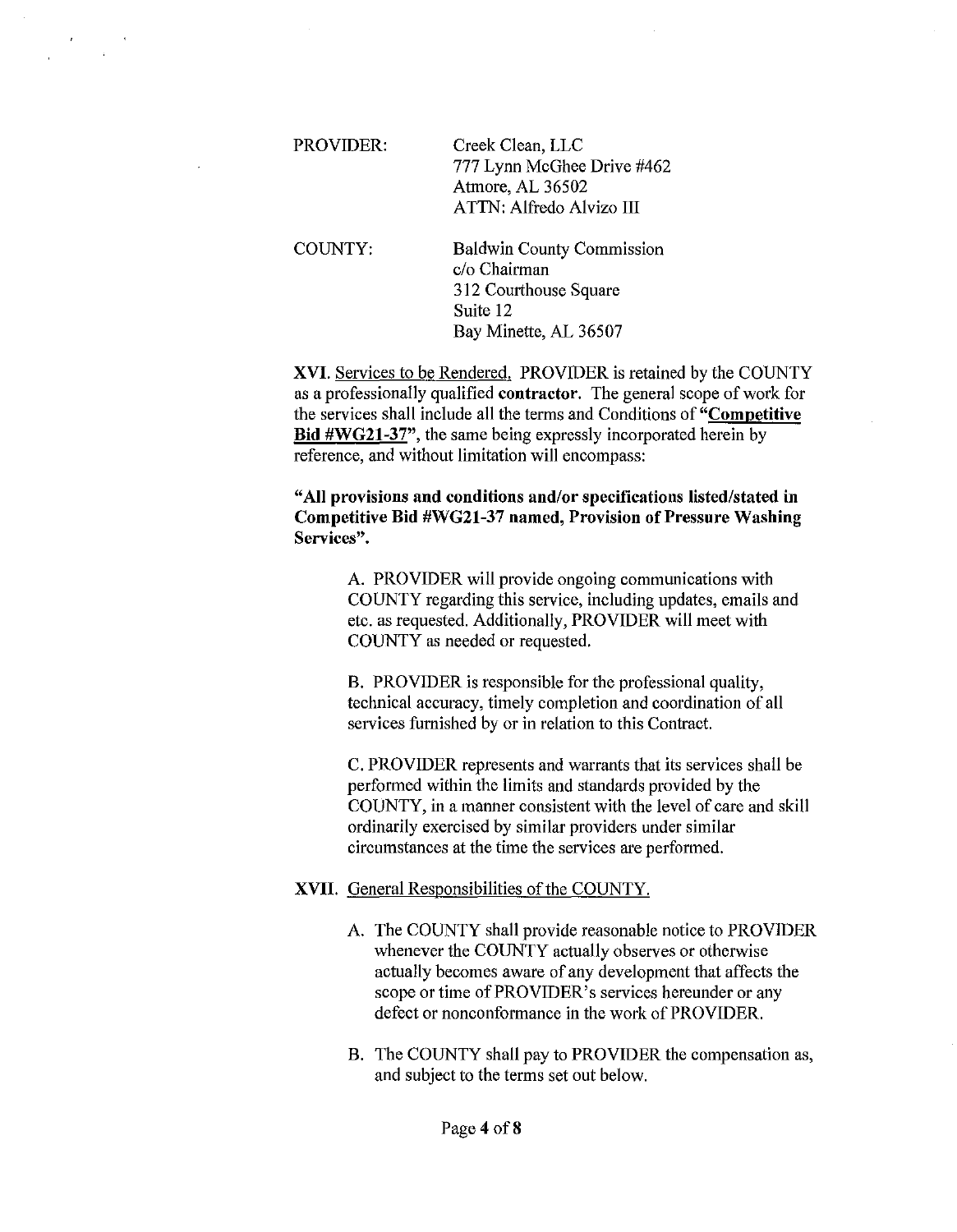**XVIII.** Termination of Services. The COUNTY may terminate this contract, with or without cause or reason, by giving thirty (30) days written notice of such to the PROVIDER. Upon receipt of such notices, PROVIDER shall discontinue its work to the extent specified in the notice.

In the event of termination, the COUNTY shall pay PROVIDER for all services satisfactorily rendered, and for any expenses deemed by COUNTY to be a reimbursable expense incurred pursuant to this Contract and prior to the date of termination.

**XIX.** Compensation Limited. The compensation to be paid to the PROVIDER shall be the full compensation for all work performed by PROVIDER under this Contract. Any and all additional expenditures or expenses of PROVIDER, not listed in full within this Contract, shall not be considered as a part of this Contract and shall not be demanded by PROVIDER or paid by COUNTY.

XX. Direct Expenses. Compensation to PROVIDER for work shall be paid as shown on **"ATTACHMENT** A". Said compensation shall be all inclusive, including without limitation, reimbursement of all cost, incidentals and operating expense associated with those directly engaged in performance of the requested services

**XXI.** Method of Payment. PROVIDER shall submit invoices to the COUNTY for payment for work perfonned. Such invoice shall be accompanied by a detailed account of compensation to be paid PROVIDER.

Payment shall be made by the COUNTY within thirty (30) days of the approval of the invoice submitted by the PROVIDER. The COUNTY agrees to review and approve invoices submitted for payment in a timely manner.

**XXII.** Effective and Termination Dates. This Contract shall be effective for twelve (12) months and commence immediately upon the same date as full execution, with an option to issue two (2) twelve (12) month contracts, or extend the first contract until such time that a new contract can be bid and awarded. Any additional contract or extensions will be at the same prices, terms and conditions. Any successive contract(s) must have the written approval of both the County and the Provider no later than thirty (30) days prior to the expiration of the original contract. [Nothing herein stated shall prohibit the parties from otherwise terminating this Contract according to the provisions herein.]

**XXIII.** Force Majeure. The Parties hereto shall incur no liability to the other if performance becomes impossible or impracticable by reason of an event or effect that the parties could neither have anticipated nor controlled. This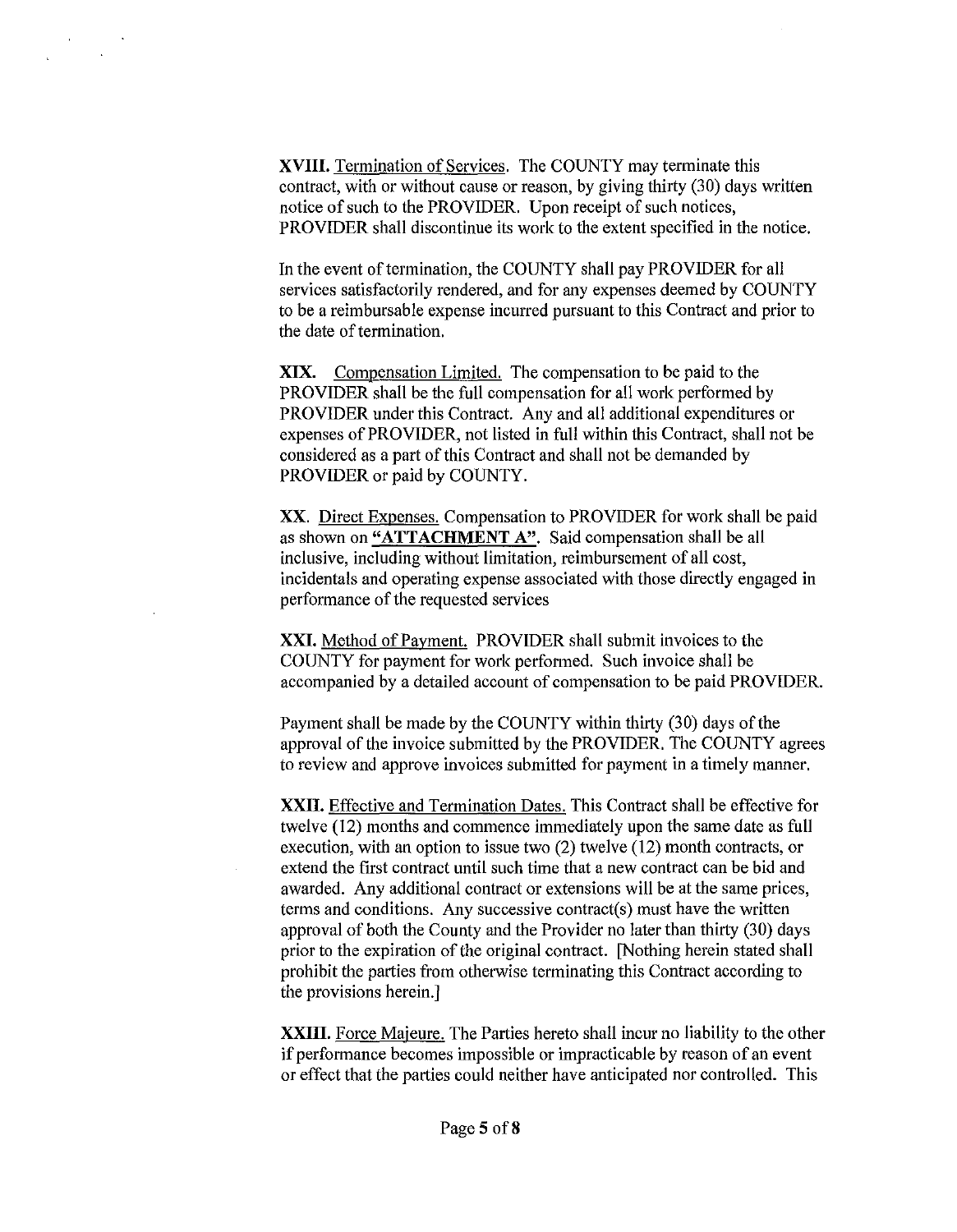allowance shall include both an act of nature and acts of third parties. Any costs that would otherwise be incurred and/or necessitated by the provisions herein shall be alleviated for either party by such event or effect.

**XXIV.** Indemnification. Provider shall indemnify, defend and hold County, and its Commissioners, affiliates, employees, agents, and representatives (collectively "County") harmless from and against any and all claims, demands, liabilities, damages, losses, judgments, costs, and expenses including, without limitations, attorneys' fees and costs, for any and all personal injury (including death) and property damage of any kind or nature whatsoever, incurred by, asserted against, or imposed upon County, as a result of or in any manner related to provision of services hereunder, or any act or omission, by Provider. Contractor shall provide the COUNTY with proof of general liability coverage including the COUNTY as an additional insured. This indemnification shall survive the expiration or termination of this Contract.

**XXV.** Number of Originals. This Contract shall be executed with three (3) originals, each of which are equally valid as an original.

**XXVI:** Governing Law: This Contract in all respects, including without limitation its formation, validity, construction, enforceability and available remedies, shall be governed by the laws of the State of Alabama, without regard to Alabama conflict of law principles.

**XXVII:** Insurance: Prior to performing services pursuant to this Contract, Provider shall carry, with insurers satisfactory to County, throughout the term of hereof, Auto Liability Insurance, including owned, hired and non-owned vehicles, with limits of not less than \$1,000,000, combined single limit, for both bodily injury liability and property damage liability each occurrence; Commercial General Liability Insurance, including all contractual liability hereunder, with limits not less than \$1,000,000, combined single limit, for both bodily injury liability and property damage liability each occurrence; and Worker's Compensation Insurance, meeting the statutory limits of the State of Alabama and Employer's Liability Insurance fully covering all employees and supervisors participating in the work at the subject property site. All liability insurance shall name the County as an additional insured. Prior to commencing operations hereunder, a Certificate of Insurance evidencing such coverage, satisfactory to County, shall be furnished to County, which shall specifically state that such insurance shall provide for at least ten (10) days' notice to County in the event of cancellation, termination or any change in such insurance policies. The workers compensation certificate shall bear an endorsement clearly evidencing a waiver of the right of subrogation against County and County Representatives. Should Provider fail to furnish current evidence upon demand of any insurance required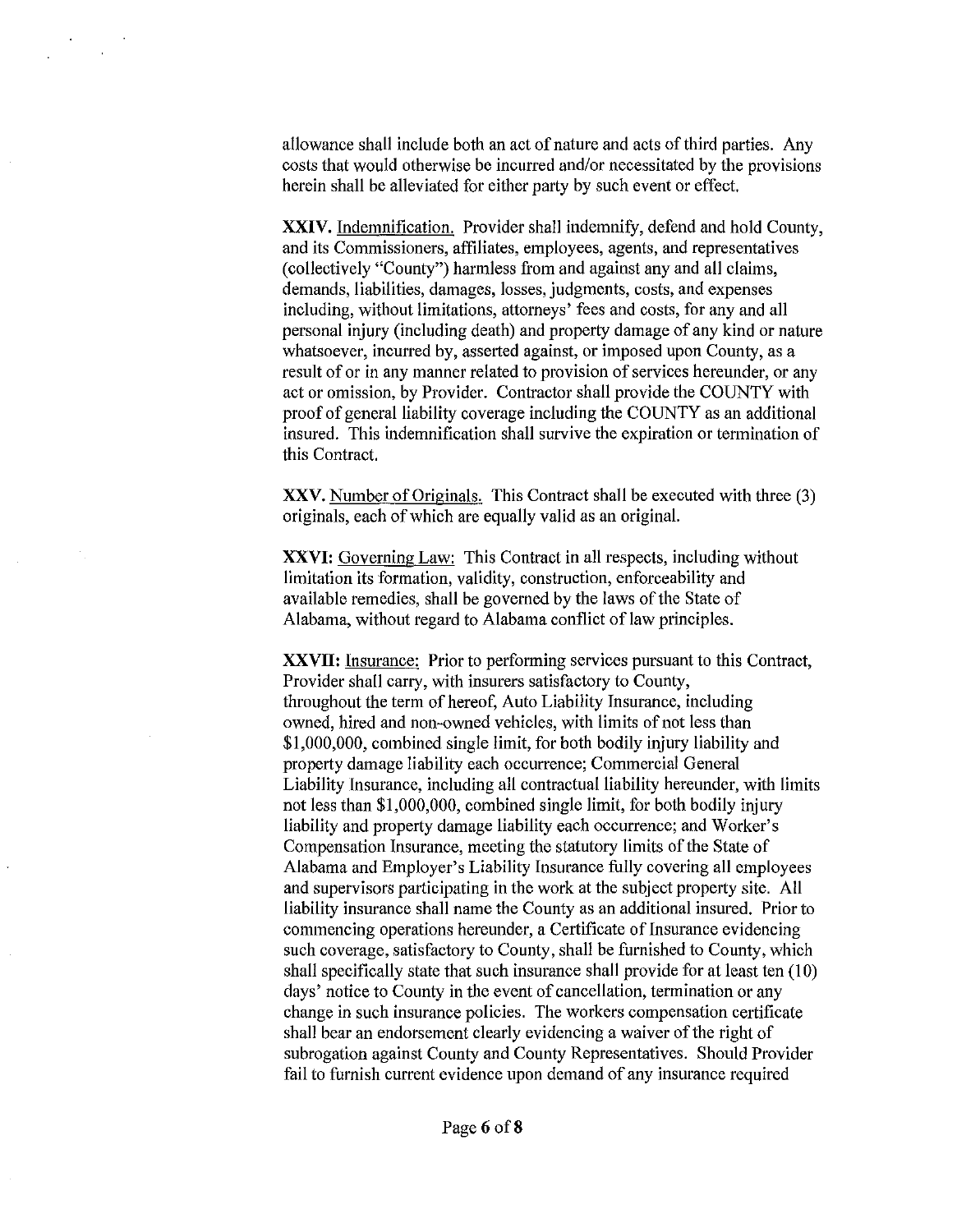hereunder, or in the event of cancellation, termination or change in any such insurance, County may, at its option, suspend this Contract until insurance is obtained, terminate this Contract immediately without further action, or hold Provider in material default and pursue any and all remedies available.

IN WITNESS WHEREOF, the parties hereto have executed this contract on the last day of execution by the COUNTY as written below.

ATTEST:<br>WAYNE DYESS/<br>County Administrator CQUNTY  $-\frac{8}{12}$ <u>9 y wy er</u>ectry ~-~\ "'<l **{>"'Bate,,** \* / **JOE DAWS** James E. .::,':'- ..,"' .,I) \* \.. " " :.. ' 0 Chairman Vice Chairman County Administrator  $({\rm i}\,\, \frac{1}{2} \, \frac{1}{2} \, \frac{1}{2} \, \frac{1}{2} \, \frac{1}{2} \, \frac{1}{2} \, \frac{1}{2} \, \frac{1}{2} \, \frac{1}{2} \, \frac{1}{2} \, \frac{1}{2} \, \frac{1}{2} \, \frac{1}{2} \, \frac{1}{2} \, \frac{1}{2} \, \frac{1}{2} \, \frac{1}{2} \, \frac{1}{2} \, \frac{1}{2} \, \frac{1}{2} \, \frac{1}{2} \, \frac{1}{2} \, \frac{1}{2} \, \frac{1}{2$ State of Alabama) ,,. **.,J' '"0** (> "'.. **ll.** ' // **1,., "'"Dl>!l!** \_,. . ....\_'- f  $\mathcal{L}_{\text{HIL}}$  **\***  $\mathcal{L}_{\text{V}}$ CountyofBaldwin) *<sup>1</sup> , <sup>1</sup> · 1* **I, highly Crool.** , a Notary Public in and for said County, in said State! hereby certify that, Joe Davis, III, whose name as Chairman of Baldwin County Commission, and Wayne Dyess, Whose Hame as County Administrator, are known to me, acknowledged before me on this day that, being informed of the contents of the Contract for Professional and Construction Services, they, as such officers and with full authority, executed same knowingly and with full authority to do so on behalf of said Commission. GIVEN under my hand and seal on this the  $\frac{1}{1-t}$  day of  $\frac{1}{t}$   $\frac{1}{t}$  2021. Notary  $\mathbf P$ ublic My Commission Expires **My Commission Expire&:**  . .. **July 14, 2025 SIGNATURE PAGE AND NOTARY PAGE TO FOLLOW**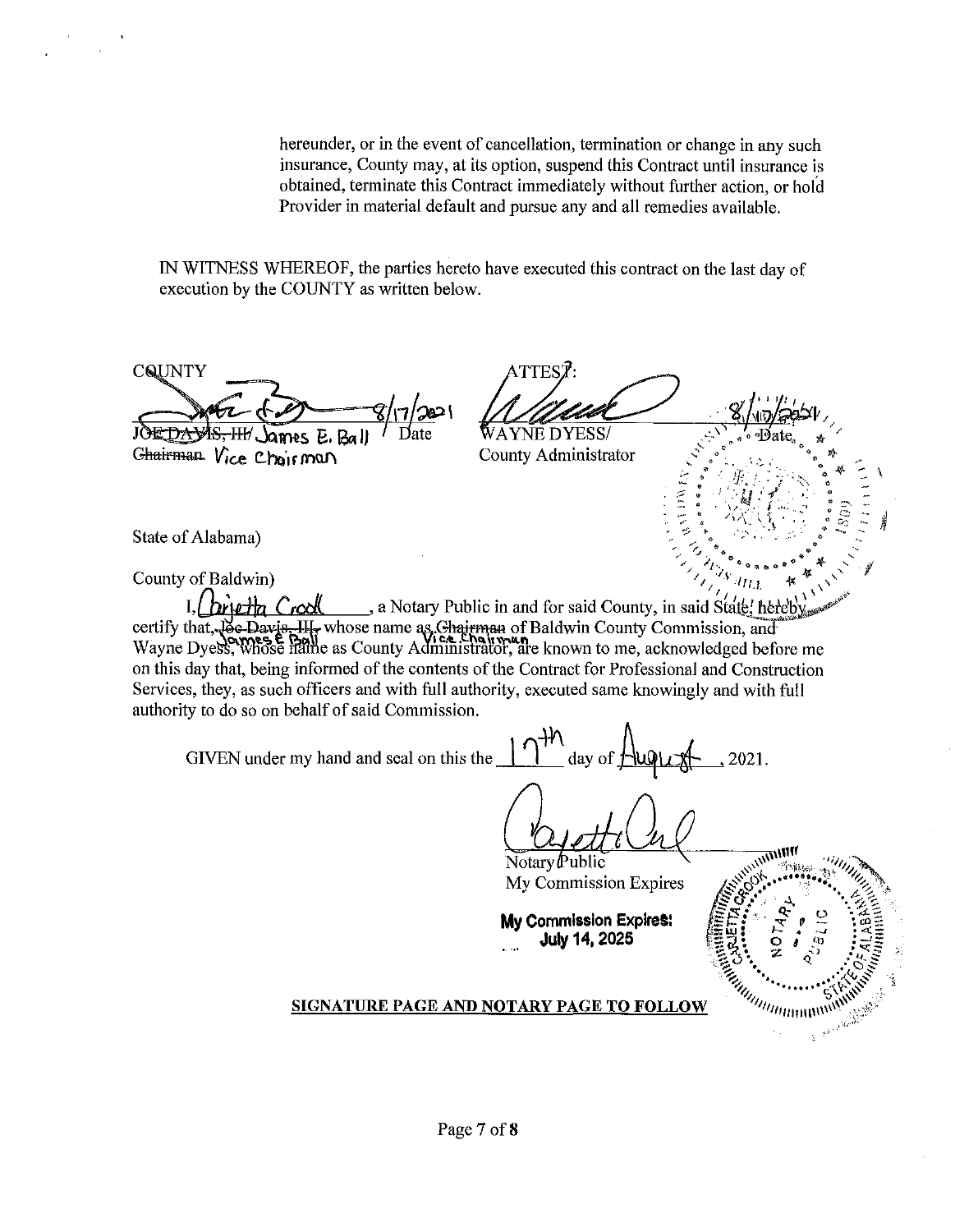PROVIDER:

Creek Clean, LLC 18/11/21 By Tori Rod riguez / Date Its President / Dwner

State of Alabama)

County of COLAMBIA

I. MIROSLAVA CASANEUM, Notary Public in and for said County and State, hereby certify that TORI RODRIUNEZ PRESIDENT of Creek Clean, as LLC, whose name is signed to the foregoing in that capacity, and who is known to me, acknowledged before me on this day that, being informed of the contents of the foregoing, he executed the same voluntarily on the day the same bears date for and as an act of said Creek Clean, LLC.

GIVEN under my hand and seal on this the  $\mathcal{H}^h$ day of AUGUST 2021. Nótary Public My Commission Expires  $09.0$ WC. **MIROSLAVA CASANOVA** My Commission Expires September 4, 2024